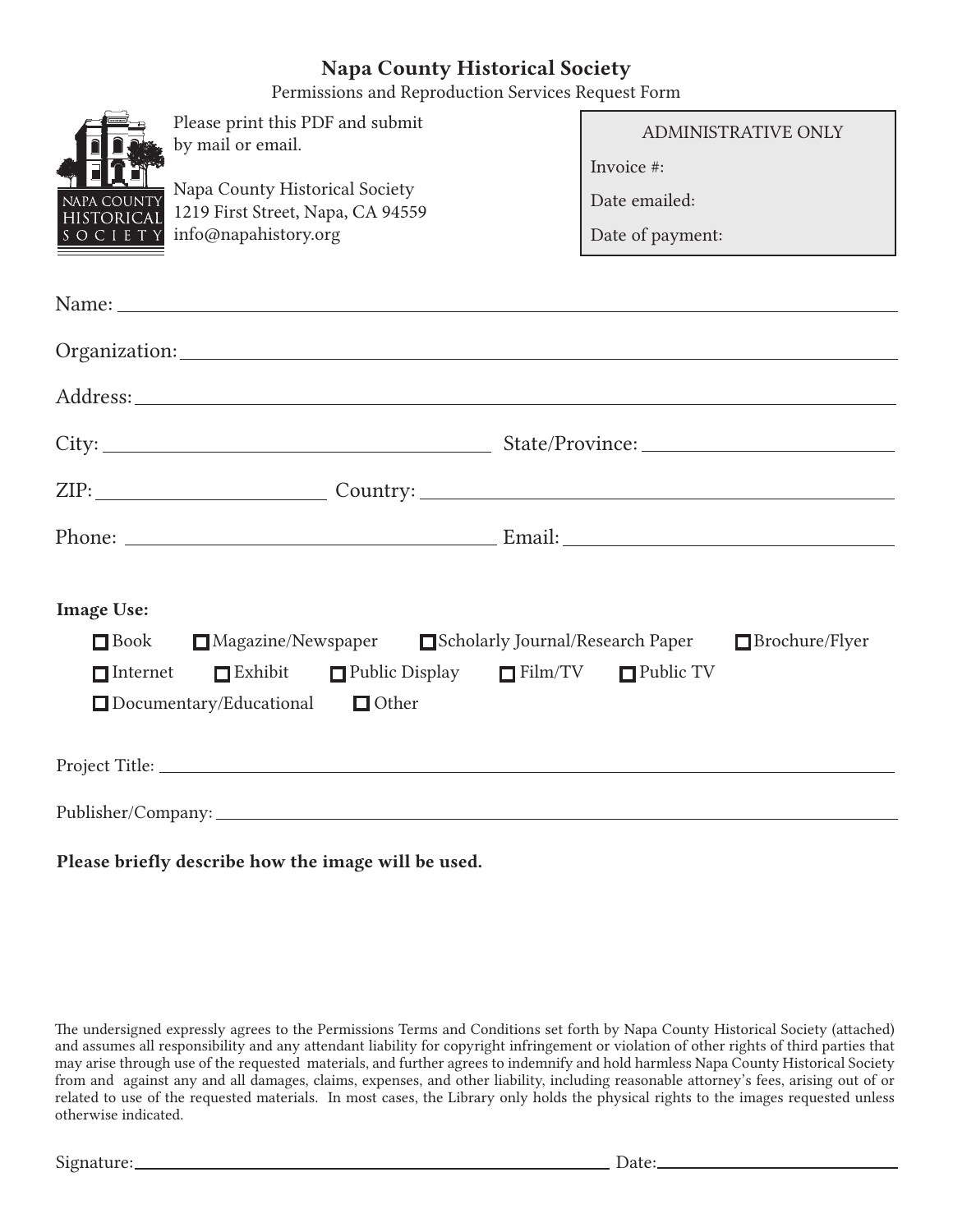# Napa County Historical Society

Permissions and Reproduction Services Request Form

| Item Accession # | <b>Additional Notes</b> |
|------------------|-------------------------|
|                  |                         |
|                  |                         |
|                  |                         |
|                  |                         |
|                  |                         |
|                  |                         |
|                  |                         |
|                  |                         |
|                  |                         |
|                  |                         |
|                  |                         |

# Image Options:

- $\Box$  High-Res TIFF
- Low-Res JPG
- Standard web-quality JPG
- High-Res PDF
- Low-Res PDF
- $\Box$  Specific scanning requirements \*not all items available for re-scanning

# Scanning requirements (dpi, output size, format, etc.):

# Delivery:

- Email/Online File Transfer
- Local Pick Up
- Regular (4 weeks)
- Expedited (2 weeks) \$10 p/image
- $\Box$  Rush (3-5 business days) \$25 p/image \*not all items available for Rush